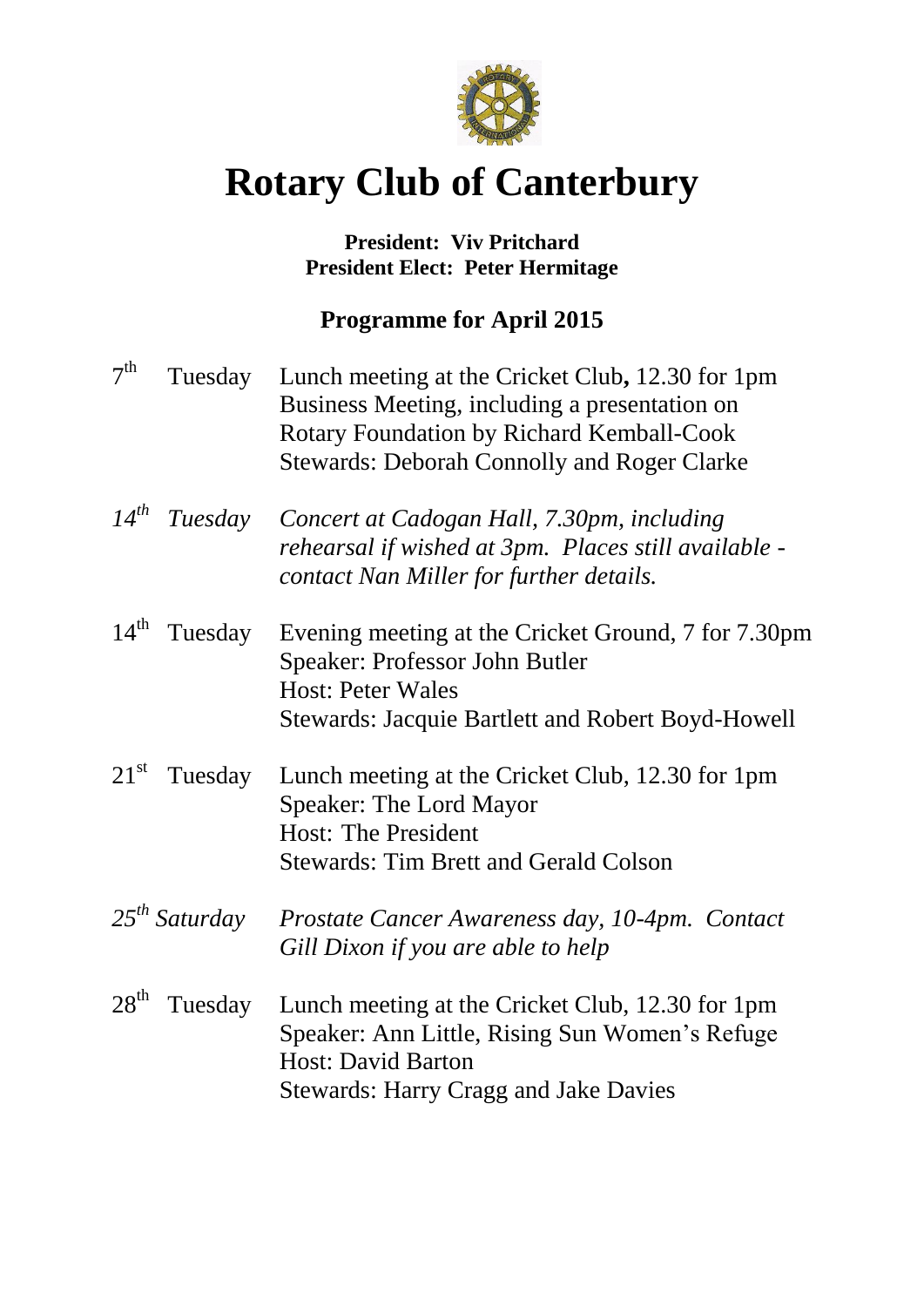#### **Future Dates**

**Friday, 1<sup>st</sup> May** – Bird-watching with lunch at the Railway Inn, Faversham - £12 a head. Contact John Hill and Alan Forrest if you would like to go.

**Tuesday, 12th May –** Inner Wheel visit to Valloires in Northern France to visit beautiful gardens. Contact Pauline Pritchard if you would like to join in.

#### **Rotary News**

#### **Attendance at Meetings**

Members can claim an attendance if they have attended a meeting at another Rotary Club or a committee of this Club. In order to record this attendance, the attendance sheet signed by all members at meetings will have a column added in which these extra attendances can be registered.

Peter Hermitage Chairman, Club Service Committee

#### **Table Numbers**

Please remember to take a table number out of the bag when you sign in at a Rotary meeting, and then sit at that table. This ensures that members mix freely with others and enjoy the fellowship that is such an important part of Rotary. Leave the number on the table to be collected at the end of the meeting – please do not take the number home!

#### **March Birthdays by Ian Wright**

The month of March has a date to bring It's the very first day of spring Just before the month has gone We lose one hour as the clocks go on So what birthdays do we have in store As I bring you seven more

The first I share with good intent Was a specialist in the environment He has made many trips to Italy Tracing the roots of his family Now retired and free at will to live on the Minnis beside a mill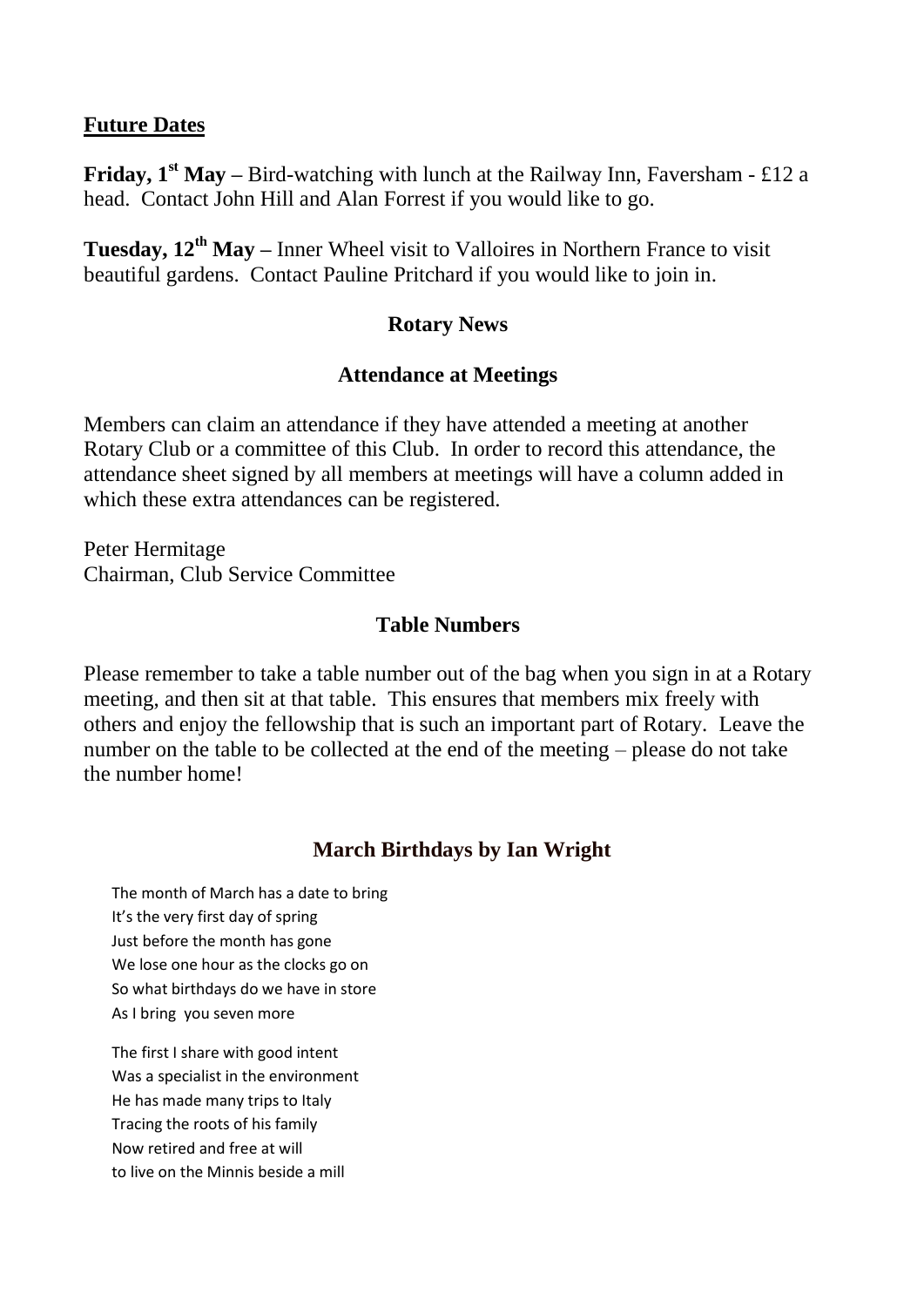Ask the question who can this be The answer I'll tell you is Andrew Barchi

Although the next Rotarian doesn't attend very much He still works hard for the club, and keeps in regular touch He makes valuable contacts for the duck race As well as marketing advertisement space One day he'll return to attend our full meetings But until then Simon Edridge we extend our warm greetings

The third one today whose name sits aloft At the legal firm of Gardner Croft Working at many aspects of law But wills and probate come to the fore In Rotary time we were fortunate to see His particular skills as club secretary from this you'll know from where I'm stemming To reveal the name of Peer Le Fleming

The next name that I have for you in store On this month's list at number four Is a rotarian who likes to ski When not working at the BBC, In 2 years time with good intent He will be our President Let us now with one accord Say happy birthday to Martin Ward

Ten twenty or forty percent He'll work out the taxes that you have spent For several years in Rotary he worked out the amounts That we could spend in the various accounts For pentangular visits overseas He coordinates arrangements, and collects all the fees For his achievements in Rotary awards go no higher Than to receive the Paul Harris sapphire I'm sure by now that you have all got The name that's forthcoming is Alastair Scott

The next rotarian whose role had great worth By assisting young ladies at the time they gave birth In retirement she became the ladies  $4<sup>th</sup>$  in line By joining the club in two thousand and nine Its not a name that I can do any tricks on So will say happy birthday to Jill Dixon